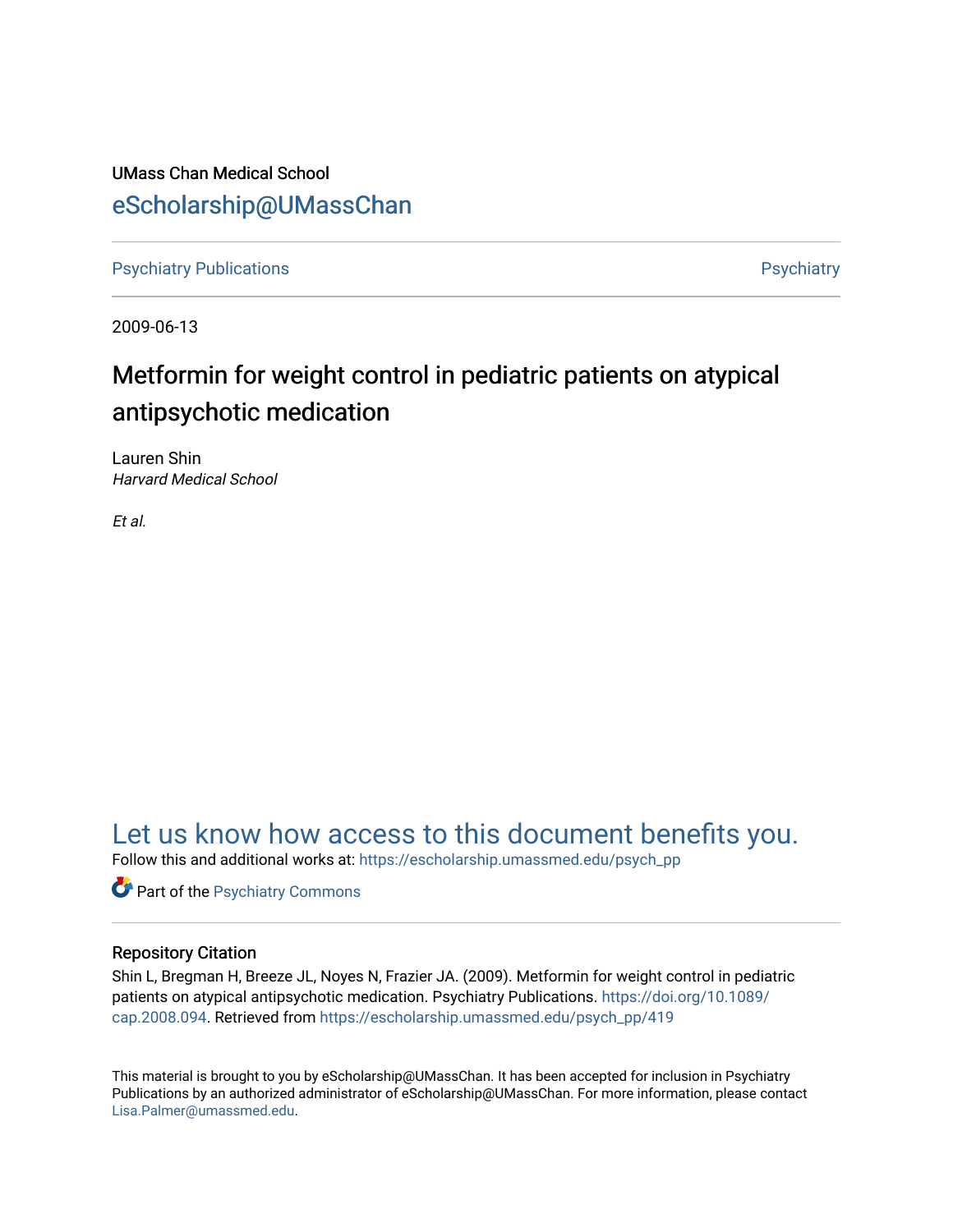### Metformin for Weight Control in Pediatric Patients on Atypical Antipsychotic Medication

Lauren Shin, M.D.<sup>1,2,4</sup> Hallie Bregman, B.A.<sup>1,2,4</sup> Janis L. Breeze, M.P.H.<sup>1-4</sup> Nancy Noyes, R.N., M.S., C.S., C.P.N.P.<sup>1,2</sup> and Jean A. Frazier, M.D.<sup>1-4</sup>

#### Abstract

Objective: Metformin was assessed as an interventional medication for weight gain in children and adolescents taking atypical antipsychotic agents.

Method: A 12-week open-label trial was conducted to evaluate metformin's effectiveness and safety for weight management. Eleven subjects, ages 10–18 years, participated in the study. Each subject received metformin orally up to 2000 mg/day. Primary outcome measures included weight, body mass index (BMI), and waist circumference. Secondary outcome measures included serum glucose, insulin, and fasting lipid profile. Changes in weight, BMI, waist, and metabolic profile were obtained by using repeated measures of covariance.

Results: The mean reduction in weight, waist, BMI, serum glucose, and serum insulin was not statistically significant. However, 5 out of 11 patients lost weight (mean,  $-2.82$  kg  $\pm$  7.25), and overall the sample did not continue to gain weight. There was a significant decrease in triglyceride levels. Metformin was fairly well tolerated.

**Conclusion:** Preliminary data suggests that metformin may safely and effectively improve the triglyceride profile. However, contrary to study hypotheses, weight, waist, and BMI reduction were not statistically significant. Future double-blind studies with larger sample sizes and of longer duration are warranted to assess more fully the safety and efficacy of this intervention.

#### Introduction

THE USE OF ATYPICAL ANTIPSYCHOTIC AGENTS to treat pediatric mental illness, including bipolar disorder (BD), schizophrenia, and pervasive developmental disorder (PDD) has been increasing in prevalence (Findling et al. 2005). Their use is often associated with weight gain and abnormalities in metabolic profiles. For example, antipsychotics that produce the greatest weight gain are associated with higher rates of diabetes ( Jin et al. 2002).

Metformin, which is a biguanide oral hypoglycemic, decreases endogenous hepatic glucose production and intestinal glucose absorption, while it increases insulin sensitivity (Webb and Viner 2006). Metformin is approved for the treatment of diabetes mellitus II in pediatric patients aged 10 and older ( Jones et al. 2002). It has been prescribed for patients with noninsulin-dependent diabetes to control serum glucose levels, and it has been reported to cause weight loss in several groups of patients, including women with polycystic ovary disease, obese men, and women with elevated lipid profiles with and without noninsulin-dependent diabetes (Paolisso et al. 1998; Kay et al. 2001; Bridger et al. 2006; Glueck et al. 2006; Srinivasan et al. 2006). In 2001, Freemark and associates conducted a randomized, placebo-controlled, double-blind trial in 29 obese adolescents. They concluded that metformin, when given 500 mg twice daily, may be considered as an adjunct to diet and exercise in teens at risk for diabetes mellitus II (Freemark and Bursey 2001). Morrison and colleagues published a 12-week open-label study of metformin on 19 pediatric patients on psychotropic drugs who demonstrated significant weight loss (15 of 19; mean,  $-2.93 \pm 3.13$ ) on metformin (Morrison et al. 2002). Klein and colleagues, in their randomized, double-blind, placebo-controlled trial of metformin in children and adolescents taking atypical antipsychotics, found arrested weight gain, as well as improved insulin resistance (Klein et al. 2006). Whereas Baptista and associates found that metformin did not prevent olanzapineinduced weight gain in a group of adult patients with schizophrenia (Baptista et al. 2006), Wu and colleagues published two studies indicating that metformin, administered to a group of adult patients with schizophrenia on antipsychotics, including olanzapine, was effective in attenuating

<sup>&</sup>lt;sup>1</sup>Child Psychiatry Department and <sup>2</sup>Child and Adolescent Neuropsychiatric Research Program, Cambridge Health Alliance, Cambridge, Massachusetts.

<sup>&</sup>lt;sup>3</sup>Child Psychiatry Department, McLean Hospital, Belmont, Massachusetts.

<sup>4</sup> Harvard Medical School, Boston, Massachusetts.

This study was funded by an APA/SAMHSA Fellowship Grant.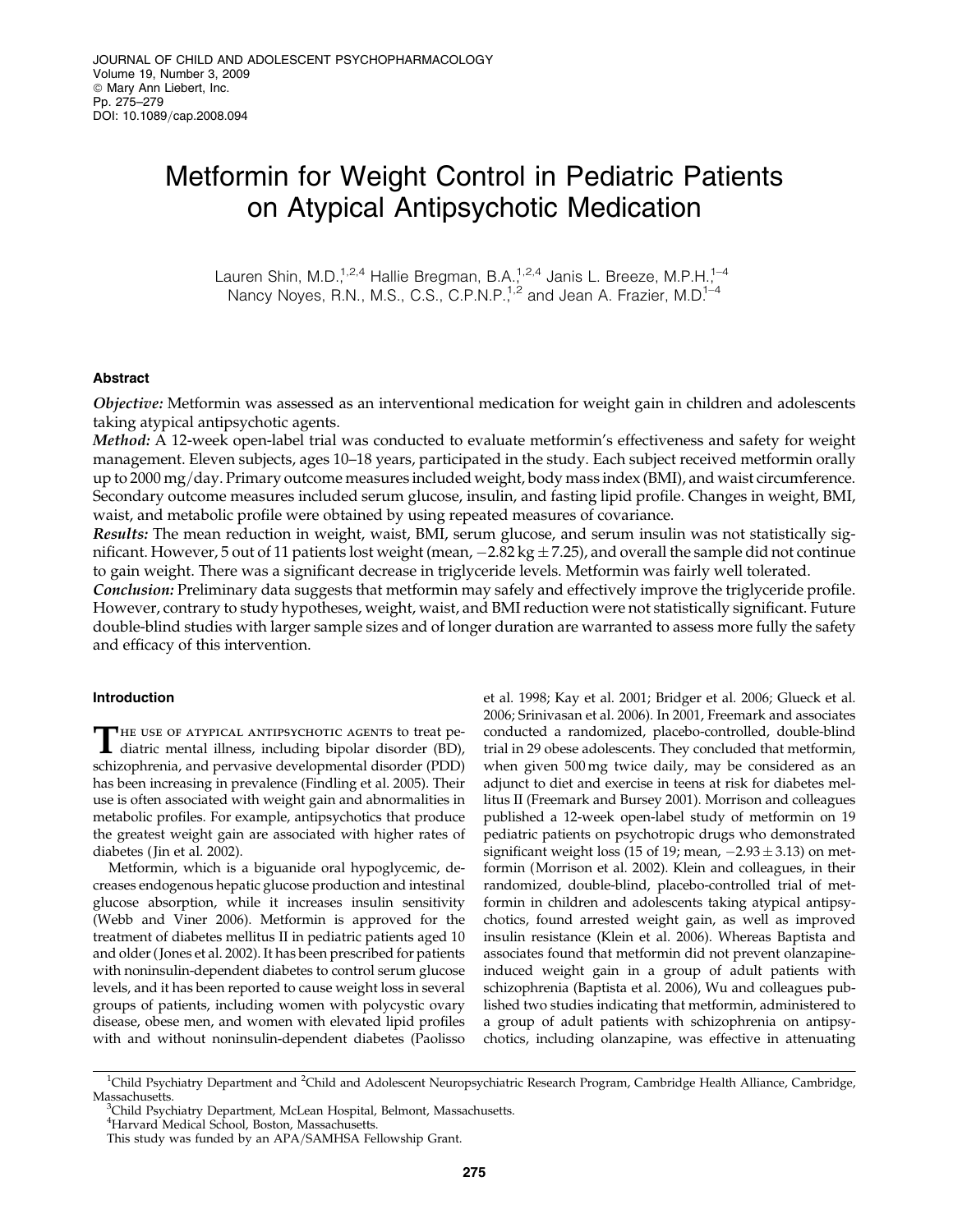| TABLE 1. DEMOGRAPHICS |  |
|-----------------------|--|
|-----------------------|--|

| Mean age                          | 14 (SD 2.6) |
|-----------------------------------|-------------|
| Gender                            |             |
| Male                              | 64%         |
| Female                            | 36%         |
| Race                              |             |
| Caucasian                         | 46%         |
| African-American                  | 18%         |
| Hispanic                          | 18%         |
| Other/mixed                       | 18%         |
| Psychiatric diagnosis             |             |
| Bipolar disorder                  | 73%         |
| Schizophrenia spectrum            | 9%          |
| Ppervasive developmental disorder | 18%         |
|                                   |             |

Abbreviations: SD, standard deviation.

weight gain and improving insulin sensitivity (Wu et al. 2008a; Wu et al. 2008b).

This study is an open-label, 12-week trial of metformin in the treatment of weight gain and metabolic profiles in pediatric patients who had gained weight on atypical antipsychotics. We hypothesized that metformin would manage weight gain, leading to weight loss, and improve metabolic profile as conforming to the studies preceding this one.

#### Method

The Cambridge Health Alliance Institutional Review Board approved the protocol. Written informed consent was obtained from the child's legal guardian and assent was obtained from the child prior to participating in the study.

Patients were recruited from Cambridge Health Alliance in Cambridge, Massachusetts. Patients with a diagnosis of BD, schizophrenia spectrum disorder, and PDD, who were taking risperidone, aripiprazole, or clozapine and had experienced weight gain of more than 10% above baseline, were included in the study. Subjects were excluded from participation if they met criteria for an eating disorder, substance abuse/ dependence, significant medical or neurological illness, intelligence quotient (IQ) <70, inability to tolerate blood draws, allergy to metformin, pregnancy, recent (in the past 3 months) history of suicidality, clinically unstable on their current medication regimen, and patients on their current antipsychotic medication regimen for under 1 month.

Subjects were given metformin starting at  $500\,\text{mg}$  orally/ day, which was titrated up by 500 mg/week as tolerated without side effects up to a target dose of 2000 mg *per os*/day. Determination of past weight gain was based on clinical records and the patient's weight upon enrollment into the study. Patients were seen over a 12-week period with weekly visits to monitor psychiatric symptoms, weight changes, side effects, and metabolic profiles. Patients were instructed not to change their baseline diet or activity level during the study. Clinical measures and safety monitoring questionnaires were conducted at all visits. The Brief Psychiatric Rating Scale (BPRS) (Ventura et al. 2000) and Monitoring of Side Effects System (MOSES) (Washington State, 2003) were used. Laboratory tests for metabolic profile and liver function were conducted at weeks 0, 4, 8, and 12. Fasting glucose was measured every other week. Menarchal girls took a urine pregnancy test prior to initiating the study medication.

 $(63.70)$ <br> $(63.29)$ <br> $(63.29)$ <br> $(57.59)$ Mean (SD), baseline 207.60 (63.43) 33.64 (5.71) 110.40 (18.66) 21.20 (11.57) 86.22 (16.11) 106.27 (24.63) 47.36 (21.76) 177.00 (29.23) 129.82 (63.70) Mean (SD), week 4 209.49 (68.75) 32.30 (5.66) 106.60 (15.88) 20.80 (16.22) 88.88 (6.94) 106.75 (17.18) 41.12 (9.33) 171.25 (16.87) 115.88 (68.23) Mean (SD), week 8 199.28 (51.87) 32.56 (5.72) 13.00 (13.69) 13.00 (13.69) 13.00 (10.67 110.67 (17.74) 55.17 (24.73) 185.83 (30.04) 99.67 (32.05) Mean (SD), week 12 187.84 (69.37) 31.78 (6.43) 20.00 (16.45) 20.00 (23.57) 89.80 (8.98) 319.20 (17.54) 56.20 (24.40) 103.20 (34.81) 103.20 (37.53) Triglycerides Weight (pounds) BMI (kg/m<sup>2</sup>) Waist (cm) Insulin Glucose LDL HDL Cholesterol Triglycerides 129.82 99.67  $103.20$  $(30.04)$  $(29.23)$ <br> $(16.87)$  $(34.81)$ Cholesterol 171.25<br>185.83<br>196.20  $\infty$ 77  $(24.73)$ <br> $(24.40)$ 47.36 (21.76)  $(9.33)$ HОГ  $41.12$ <br> $55.17$ <br> $56.20$ TABLE 2. MEANS OF STUDY VARIABLES AT BASELINE, WEEK 4, WEEK 8, AND WEEK 12 Table 2. Means of Study Variables at Baseline, Week 4, Week 8, and Week 12  $\begin{array}{c} 106.27 \ (24.63) \\ 106.75 \ (17.18) \\ 110.67 \ (17.74) \\ 119.20 \ (17.54) \end{array}$ ICI  $\begin{array}{c} 86.22 \ (16.11) \\ 88.88 \ (6.94) \\ 85.00 \ (10.02) \end{array}$  $(8.98)$  $Glucose$ 89.80 21.20 (11.57  $(23.57)$ 20.80 (16.22 13.00 (5.83) Insulin 20.00 106.60 (15.88)<br>106.60 (15.88)<br>103.40 (13.69)  $(16.45)$ 10.40 (18.66)  $\left( cm\right)$ Waist  $100.20$  $(kg/m^2)$  $\begin{array}{c} 33.64 \; (5.71) \\ 32.30 \; (5.66) \\ 32.56 \; (5.72) \\ 31.78 \; (6.43) \end{array}$ BMI Neight (pounds)  $\begin{array}{c} (63.43) \\ (68.75) \\ (51.87) \end{array}$  $(69.37)$ 207.60 (<br>209.49 (<br>199.28 (<br>187.84 ( Mean (SD), baseline Mean (SD), week 12 Mean (SD), week 4<br>Mean (SD), week 8

Abbreviations: BML body mass index; LDL, low-density lipoprotein; HDL, high-density lipoprotein; SD, standard deviation. Abbreviations: BMI, body mass index; LDL, low-density lipoprotein; HDL, high-density lipoprotein; SD, standard deviation.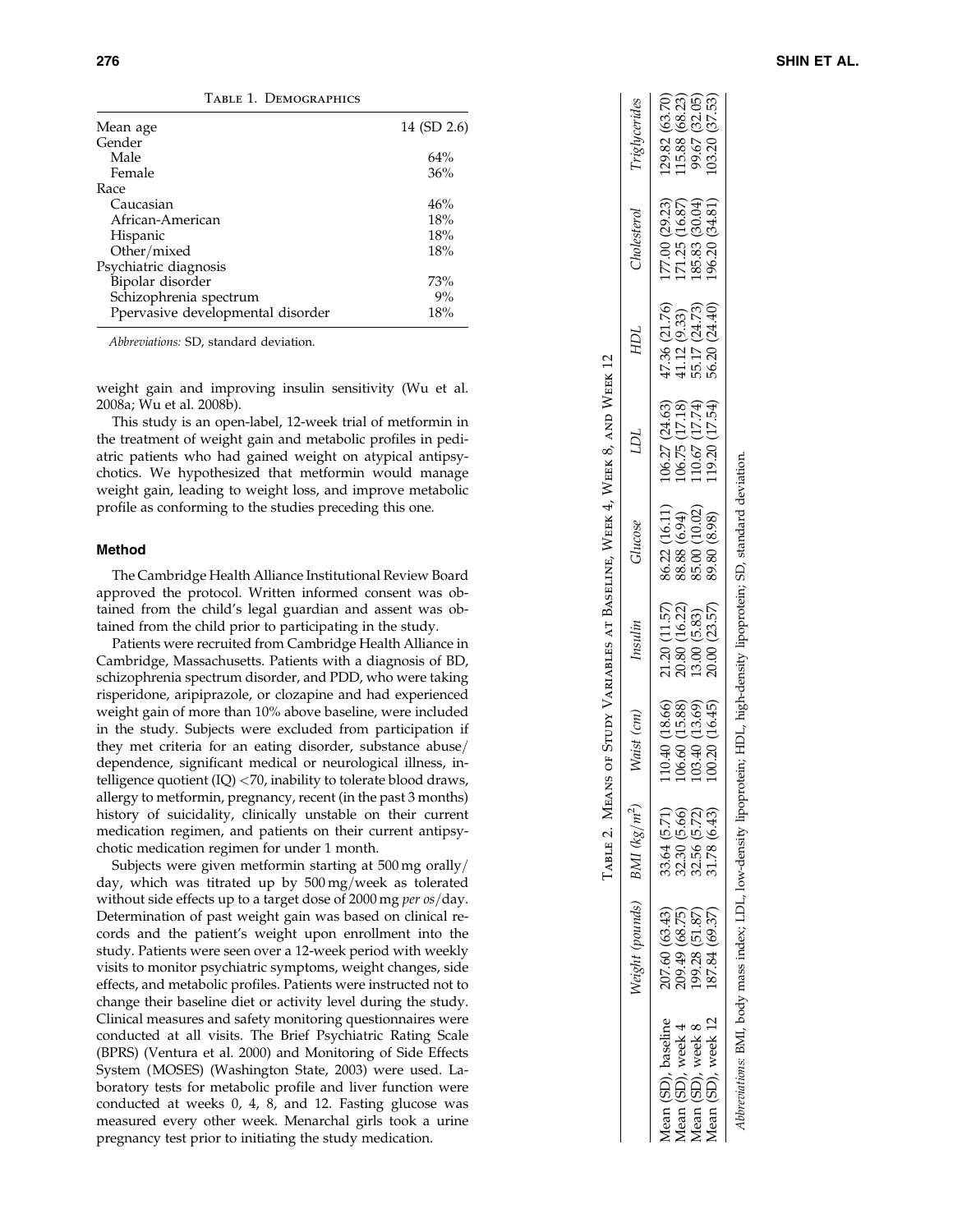|                                                              | Veight change (kg)                                                                                                                                                                                                     | $BMI$ $(kg/m^2)$     | Vaist (cm)                       | Insulin                          | Glucose                     | TCT                        | HDL                            | <b>Inolesterol</b>           | Triglycerides                     |
|--------------------------------------------------------------|------------------------------------------------------------------------------------------------------------------------------------------------------------------------------------------------------------------------|----------------------|----------------------------------|----------------------------------|-----------------------------|----------------------------|--------------------------------|------------------------------|-----------------------------------|
| Mean (SD),LOCF<br>Mean (SD), only<br>completers <sup>a</sup> | 0.33(6.60)<br>$-2.82(7.25)$                                                                                                                                                                                            | (1.04)<br>1.14(1.18) | 1.75(7.63)<br>(40.9, 87.0, 0.04) | $-2.60(13.54)$<br>$-2.71(11.19)$ | 0.60(10.26)<br>0.50 (11.85) | 9.40 (14.38)<br>4.57(15.8) | $-0.71(5.59)$<br>$-1.00(6.82)$ | 4.60 (10.38)<br>2.14 (10.29) | $-19.80(35.70)$<br>$-9.00(37.39)$ |
|                                                              | Completers: week 12, baseline.<br>A <i>bbreviations</i> : BML, body mass index; LDL, low-density lipoprotein; HDL, high-density lipoprotein; SD, standard deviation; LOCF, last observation carried forward, baseline. |                      |                                  |                                  |                             |                            |                                |                              |                                   |

Table 3. Overall Mean Changes in Study Variables

TABLE 3. OVERALL MEAN CHANGES IN STUDY VARIABLES

| TABLE 4. SIDE EFFECTS PROFILE |  |  |
|-------------------------------|--|--|
|                               |  |  |

| Symptom              | Percentage |
|----------------------|------------|
| Decreased appetite   | 30.0       |
| Irritability         | 27.8       |
| Constipation         | 22.5       |
| Decreased attention  | 19.4       |
| Drowsiness           | 19.4       |
| Anxiety              | 16.7       |
| Abnormal taste       | 15.0       |
| Musculoskeletal pain | 15.0       |
|                      |            |

Descriptive statistics were obtained for all variables. A total of 46% of subjects completed all 12 weeks of the medication trial (2006–2007 rolling admission,  $n = 24$ ). In addition to metformin, 60% of subjects were being treated with risperidone, 30% were being treated with aripiprazole, and 10% were being treated with clozapine.

The study's primary outcome measures were change in weight, body mass index (BMI), and waist circumference at 12 weeks of metformin treatment. Secondary outcome measures included serum glucose, insulin, low-density lipoproteins (LDL), high-density lipoproteins (HDL), cholesterol, and triglycerides levels.

To evaluate the time course of improvement while being treated with metformin, a linear mixed-model analysis was fitted on the change in visit scores from baseline to completion, with sex, diagnosis, week, and age in the model. Exploratory analyses also included race in the model, but results only showed a trend toward significance for insulin and cholesterol; thus, race was only included in further analyses with insulin and cholesterol. A Toeplitz covariance structure was fit to the within-patient repeated measures using the Kenward–Roger method (Kenward and Roger 1997) to estimate degrees of freedom. Patients were analyzed on an intentto-treat (ITT) basis for all analyses. Patients with a baseline and at least one post-baseline measurement were included in the analyses. All  $p$  values were based on two-tailed tests with significance level of 0.05.

#### Results

Table 1 lists the demographic characteristics of the patients enrolled in the study. Duration of participation (weeks) in the study was a significant predictor of triglyceride levels and showed a trend toward significance to cholesterol and LDL  $(F = 4.48, df = 3, 9.05; p < 0.05; F = 3.10, df = 3, 10.12; p < 0.10;$  $F = 3.18$ , df = 3, 7.75;  $p < 0.10$ ). The longer the patient was in the study, the lower the triglyceride levels. However, duration in weeks did not significantly predict a change in weight, waist circumference, BMI, serum insulin, serum glucose, and HDL levels. Diagnosis significantly predicted glucose and insulin ( $p < 0.05$ ) and showed a trend toward significance for BMI, LDL, and triglycerides ( $p < 0.10$ ). In general, patients with bipolar disorder (BD) showed higher glucose levels and greater BMI than patients with schizophrenia, who showed higher levels than patients with PDD, whereas the opposite pattern was true for insulin levels. Subjects with BD showed higher levels of LDL than subjects with schizophrenia and PDD, who showed similar levels of LDL. Subjects with PDD showed the highest levels of triglycerides, followed by BD,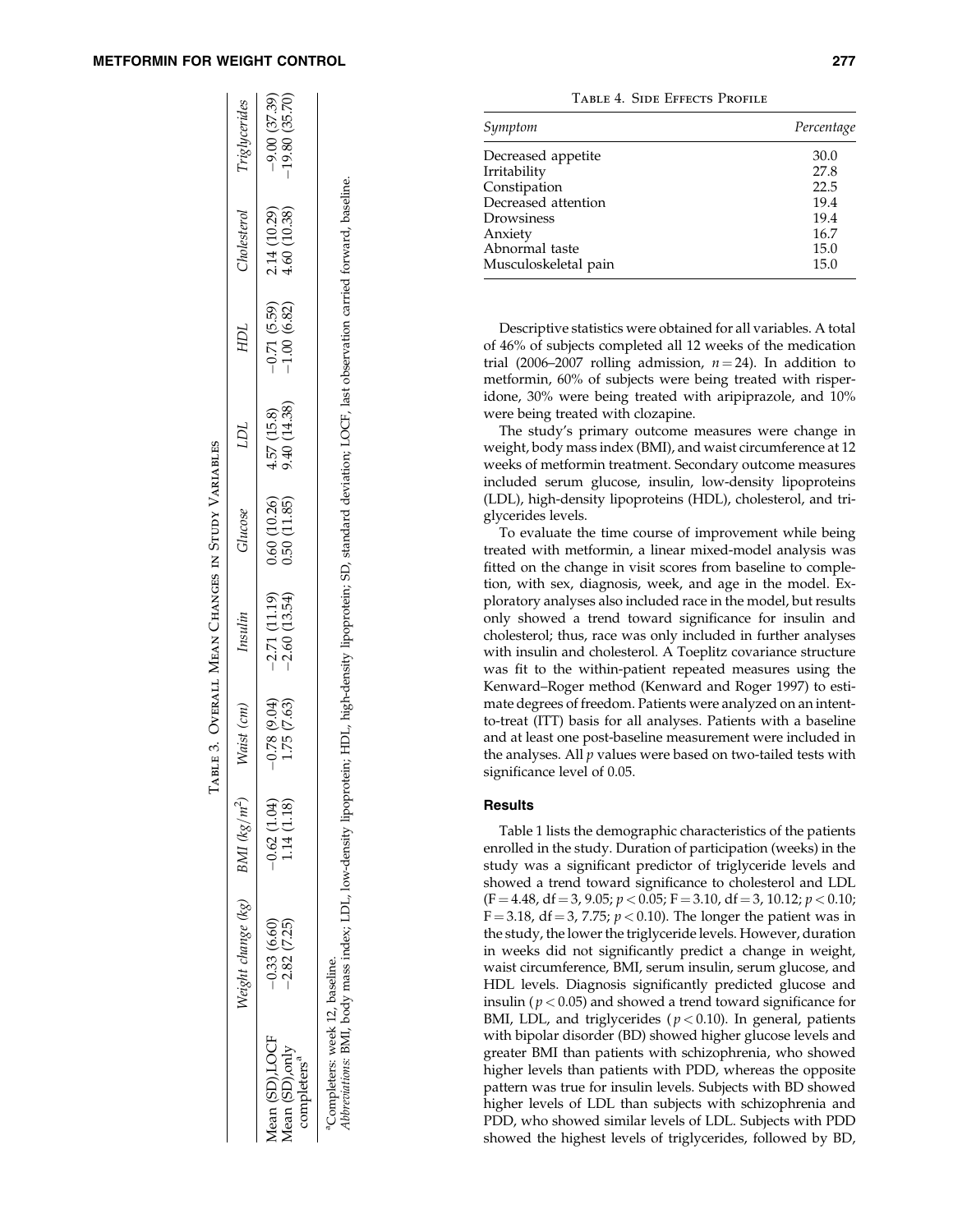

FIG. 1. Change in waist measurement from baseline to week 12. Dot/lines show means.  $P =$  nonsignificant; Cohen's  $d = 0.58$ ; effect size  $r = 0.28$ .

and then schizophrenia. Age also predicted weight and waist measurements ( $p < 0.05$ ,  $p < 0.01$ ), and a trend toward significance for BMI and triglycerides ( $p < 0.10$ ). Younger subjects showed lower triglycerides levels, and there was an increase in level with age. Both weight and waist circumference increased with age. Sex showed statistical significance with regard to glucose ( $p < 0.05$ ), and race showed a trend toward significance for cholesterol ( $p < 0.10$ ). Males showed slightly higher levels of glucose than females, whereas Caucasians showed higher levels of cholesterol, followed by other, African-American, and Hispanic subjects.



FIG. 2. Change in weight from baseline to week 12. Dot/ lines show means.  $P =$  nonsignificant; Cohen's  $d = 0.30$ ; effect-size  $r = 15$ .

A further increase in weight experienced from the atypical antipsychotics during the course of the trial was arrested in all patients. Five of 11 patients lost weight. Mean changes in weight, waist, and BMI by length of follow up and overall, as well as the mean serum glucose, insulin, LDL, HDL, cholesterol, and triglycerides levels are summarized in Tables 2 and 3. The most common side effects reported by subjects are listed in Table 4. Six subjects dropped out of the study prior to completion due to a variety of reasons, including inability to attend study visits, aggression, stomach aches, inability to tolerate blood draws, and medication change.

Despite lack of significance, Figs. 1 and 2 show the decreases in weight and waist measurements from baseline to end point. In addition, effect size is at least moderate, indicating that there was a notable change in waist.

#### **Discussion**

In this preliminary evaluation of metformin as a treatment for weight gain associated with atypical antipsychotics, a further increase in weight experienced from these medications was attenuated in all patients. In addition, 5 of 11 patients lost weight. There was also a moderate effect size indicating a decrease in waist circumference over time. However, metformin did not improve insulin sensitivity and showed a trend toward increasing both LDL and cholesterol. Triglyceride levels improved. In this sample of 11 patients, metformin was generally well tolerated.

This study has several limitations. First, it was an openlabel study and hence is subject to the placebo effect. However, the pattern of continued weight loss suggests that the weight loss was not entirely due to the placebo effect. Second, only a small number of patients was enrolled in this study, so comparisons of weight loss between the various atypicals were not possible. Similarly, the effect of different doses of metformin was not evaluated. The effect of different psychiatric diagnoses on metformin response was not addressed in this study. Third, although the patients were instructed not to change energy intake or physical activity, some may have due to increased motivation to lose weight. We did not obtain hard data on dietary intake and/or physical activity, which may themselves have become an intervention. Such information would be essential in future studies. Fourth, the study may not have been long enough to capture the full effect of metformin. Long-term follow-up studies are necessary to determine if further weight loss would occur over time and if, for those who lost weight, weight loss is sustained.

In conclusion, metformin holds promise as a treatment for weight gain in pediatric patients taking atypical antipsychotic medications. Further studies, including randomized, controlled trials and longer follow-up periods with larger sample sizes, are warranted to determine the safety and efficacy of this agent in these patients.

#### **Disclosures**

Dr. Frazier has served as a consultant and/or received grant support from the following: Bristol Myers Squibb, Eli Lily, Glaxo Smith Kline, Johnson & Johnson, Neuropharm, Otsuka Americal Pharmaceutical, and Pfizer. Dr. Shin, Ms. Bregman, Ms. Breeze, and Ms. Noyes have no conflicts of interest or financial ties to disclose.